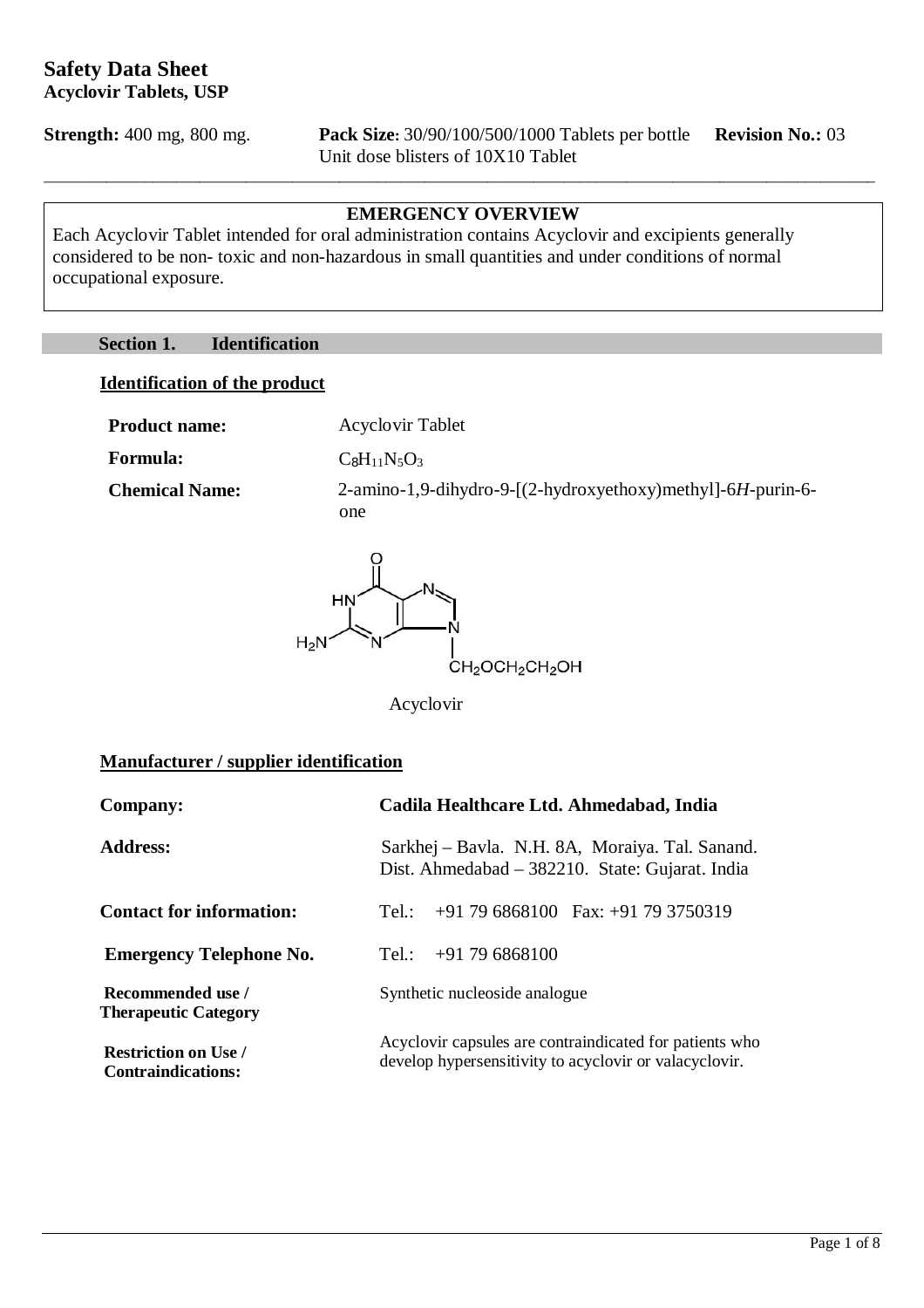**Strength:** 400 mg, 800 mg. **Pack Size:** 30/90/100/500/1000 Tablets per bottle **Revision No.:** 03 Unit dose blisters of 10X10 Tablet

# **Section 2. Hazard(s) Identification**

| Dose and<br>Administration | Acute Treatment of Herpes Zoster: 800 mg every 4 hours orally, 5 times<br>daily for 7 to 10 days.<br>Genital Herpes: Treatment of Initial Genital Herpes: 200 mg every 4 hours, 5<br>times daily for 10 days.<br>Chronic Suppressive Therapy for Recurrent Disease: 400 mg 2 times daily<br>for up to 12 months, followed by re-evaluation. Alternative regimens have<br>included doses ranging from 200 mg 3 times daily to 200 mg 5 times daily.<br>The frequency and severity of episodes of untreated genital herpes may<br>change over time. After 1 year of therapy, the frequency and severity of the<br>patient's genital herpes infection should be re-evaluated to assess the need for<br>continuation of therapy with acyclovir.                                                                                                                                                                              |
|----------------------------|--------------------------------------------------------------------------------------------------------------------------------------------------------------------------------------------------------------------------------------------------------------------------------------------------------------------------------------------------------------------------------------------------------------------------------------------------------------------------------------------------------------------------------------------------------------------------------------------------------------------------------------------------------------------------------------------------------------------------------------------------------------------------------------------------------------------------------------------------------------------------------------------------------------------------|
|                            | Intermittent Therapy: 200 mg every 4 hours, 5 times daily for 5 days.<br>Therapy should be initiated at the earliest sign or symptom (prodrome) of<br>recurrence.<br>Treatment of Chickenpox: Children (2 years of age and older): 20 mg/kg per<br>dose orally 4 times daily (80 mg/kg/day) for 5 days. Children over 40 kg<br>should receive the adult dose for chickenpox.<br>Adults and Children over 40 kg: 800 mg 4 times daily for 5 days.<br>Intravenous acyclovir is indicated for the treatment of varicella-zoster                                                                                                                                                                                                                                                                                                                                                                                             |
|                            | infections in immunocompromised patients.<br>When therapy is indicated, it should be initiated at the earliest sign or<br>symptom of chickenpox. There is no information about the efficacy of<br>therapy initiated more than 24 hours after onset of signs and symptoms.<br>Patients With Acute or Chronic Renal Impairment: In patients with renal<br>impairment, the dose of Acyclovir Tablets should be modified.<br>Hemodialysis: For patients who require hemodialysis, the mean plasma half-<br>life of acyclovir during hemodialysis is approximately 5 hours. This results in<br>a 60% decrease in plasma concentrations following a 6-hour dialysis period.<br>Therefore, the patient's dosing schedule should be adjusted so that an<br>additional dose is administered after each dialysis.<br>Peritoneal Dialysis: No supplemental dose appears to be necessary after<br>adjustment of the dosing interval. |
| <b>Adverse Effects</b>     | Herpes Simplex: Short-Term Administration: The most frequent adverse<br>events reported during clinical trials of treatment of genital herpes with<br>acyclovir 200 mg administered orally 5 times daily every 4 hours for 10 days<br>were nausea and/or vomiting in 8 of 298 patient treatments (2.7%). Nausea<br>and/or vomiting occurred in 2 of 287 $(0.7%)$ patients who received placebo.                                                                                                                                                                                                                                                                                                                                                                                                                                                                                                                          |
|                            | Long-Term Administration: The most frequent adverse events reported in a<br>clinical trial for the prevention of recurrences with continuous administration<br>of 400 mg (two 200-mg capsules) 2 times daily for 1 year in 586 patients<br>treated with acyclovir were nausea $(4.8%)$ and diarrhea $(2.4%)$ . The 589<br>control patients receiving intermittent treatment of recurrences with acyclovir                                                                                                                                                                                                                                                                                                                                                                                                                                                                                                                |

\_\_\_\_\_\_\_\_\_\_\_\_\_\_\_\_\_\_\_\_\_\_\_\_\_\_\_\_\_\_\_\_\_\_\_\_\_\_\_\_\_\_\_\_\_\_\_\_\_\_\_\_\_\_\_\_\_\_\_\_\_\_\_\_\_\_\_\_\_\_\_\_\_\_\_\_\_\_\_\_\_\_\_\_\_\_\_\_\_\_\_\_\_\_\_\_\_\_\_\_\_\_\_\_\_\_\_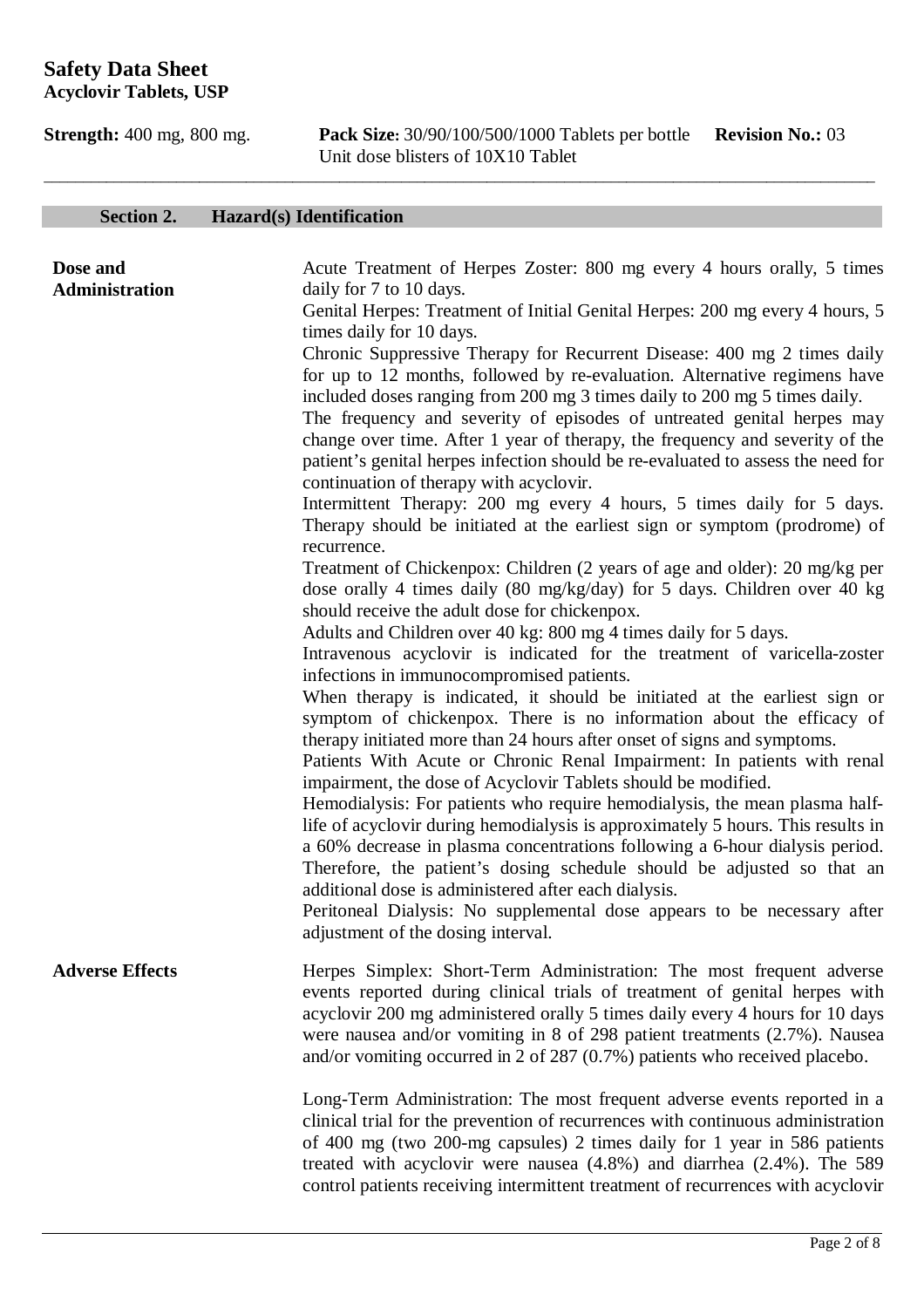| <b>Strength:</b> 400 mg, 800 mg.                                                                                                                                                         | <b>Pack Size:</b> 30/90/100/500/1000 Tablets per bottle<br><b>Revision No.: 03</b><br>Unit dose blisters of 10X10 Tablet                                                                                                                                                                                                                                                                                                                                                                                                                                                                                                                                                                                                                                                                                                                                                                                          |
|------------------------------------------------------------------------------------------------------------------------------------------------------------------------------------------|-------------------------------------------------------------------------------------------------------------------------------------------------------------------------------------------------------------------------------------------------------------------------------------------------------------------------------------------------------------------------------------------------------------------------------------------------------------------------------------------------------------------------------------------------------------------------------------------------------------------------------------------------------------------------------------------------------------------------------------------------------------------------------------------------------------------------------------------------------------------------------------------------------------------|
|                                                                                                                                                                                          | for 1 year reported diarrhea $(2.7\%)$ , nausea $(2.4\%)$ , and headache $(2.2\%)$ .                                                                                                                                                                                                                                                                                                                                                                                                                                                                                                                                                                                                                                                                                                                                                                                                                              |
|                                                                                                                                                                                          | Herpes Zoster: The most frequent adverse event reported during 3 clinical<br>trials of treatment of herpes zoster (shingles) with 800 mg of oral acyclovir 5<br>times daily for 7 to 10 days in 323 patients was malaise $(11.5\%)$ . The 323<br>placebo recipients reported malaise (11.1%).                                                                                                                                                                                                                                                                                                                                                                                                                                                                                                                                                                                                                     |
|                                                                                                                                                                                          | Chickenpox: The most frequent adverse event reported during 3 clinical trials<br>of treatment of chickenpox with oral acyclovir at doses of 10 to 20 mg/kg 4<br>times daily for 5 to 7 days or 800 mg 4 times daily for 5 days in 495 patients<br>was diarrhea (3.2%). The 498 patients receiving placebo reported diarrhea<br>$(2.2\%)$ .                                                                                                                                                                                                                                                                                                                                                                                                                                                                                                                                                                        |
|                                                                                                                                                                                          | Observed During Clinical Practice: In addition to adverse events reported<br>from clinical trials, the following events have been identified during post-<br>approval use of acyclovir. Because they are reported voluntarily from a<br>population of unknown size, estimates of frequency cannot be made. These<br>events have been chosen for inclusion due to either their seriousness,<br>frequency of reporting, potential causal connection to acyclovir, or a<br>combination of these factors.                                                                                                                                                                                                                                                                                                                                                                                                             |
| consciousness,<br>delirium,<br>renal impairment.<br>Hematologic<br>and Lymphatic:<br>hyperbilirubinemia, jaundice.<br>Musculoskeletal: Myalgia.<br>Special Senses: Visual abnormalities. | General: Anaphylaxis, angioedema, fever, headache, pain, peripheral edema.<br>Nervous: Aggressive behavior, agitation, ataxia, coma, confusion, decreased<br>dizziness,<br>dysarthria,<br>encephalopathy,<br>hallucinations, paresthesia, psychosis, seizure, somnolence, tremors. These<br>symptoms may be marked, particularly in older adults or in patients with<br>Digestive: Diarrhea, gastrointestinal distress, nausea.<br>vasculitis,<br>Anemia,<br>leukocytoclastic<br>leukopenia, lymphadenopathy, thrombocytopenia.<br>Hepatobiliary Tract and Pancreas: Elevated liver function tests, hepatitis,<br>Skin: Alopecia, erythema multiforme, photosensitive rash, pruritus, rash,<br>Stevens-Johnson syndrome, toxic epidermal necrolysis, urticaria.<br>Urogenital: Renal failure, renal pain (may be associated with renal failure),<br>elevated blood urea nitrogen, elevated creatinine, hematuria. |
| <b>Over Dose Effect</b>                                                                                                                                                                  | Overdoses involving ingestion of up to 100 capsules (20 g) have been<br>reported. Adverse events that have been reported in association with<br>overdosage include agitation, coma, seizures, and lethargy. Precipitation of<br>acyclovir in renal tubules may occur when the solubility $(2.5 \text{ mg/mL})$ is<br>exceeded in the intratubular fluid. Overdosage has been reported following<br>bolus injections or inappropriately high doses and in patients whose fluid and<br>electrolyte balance were not properly monitored. This has resulted in elevated                                                                                                                                                                                                                                                                                                                                               |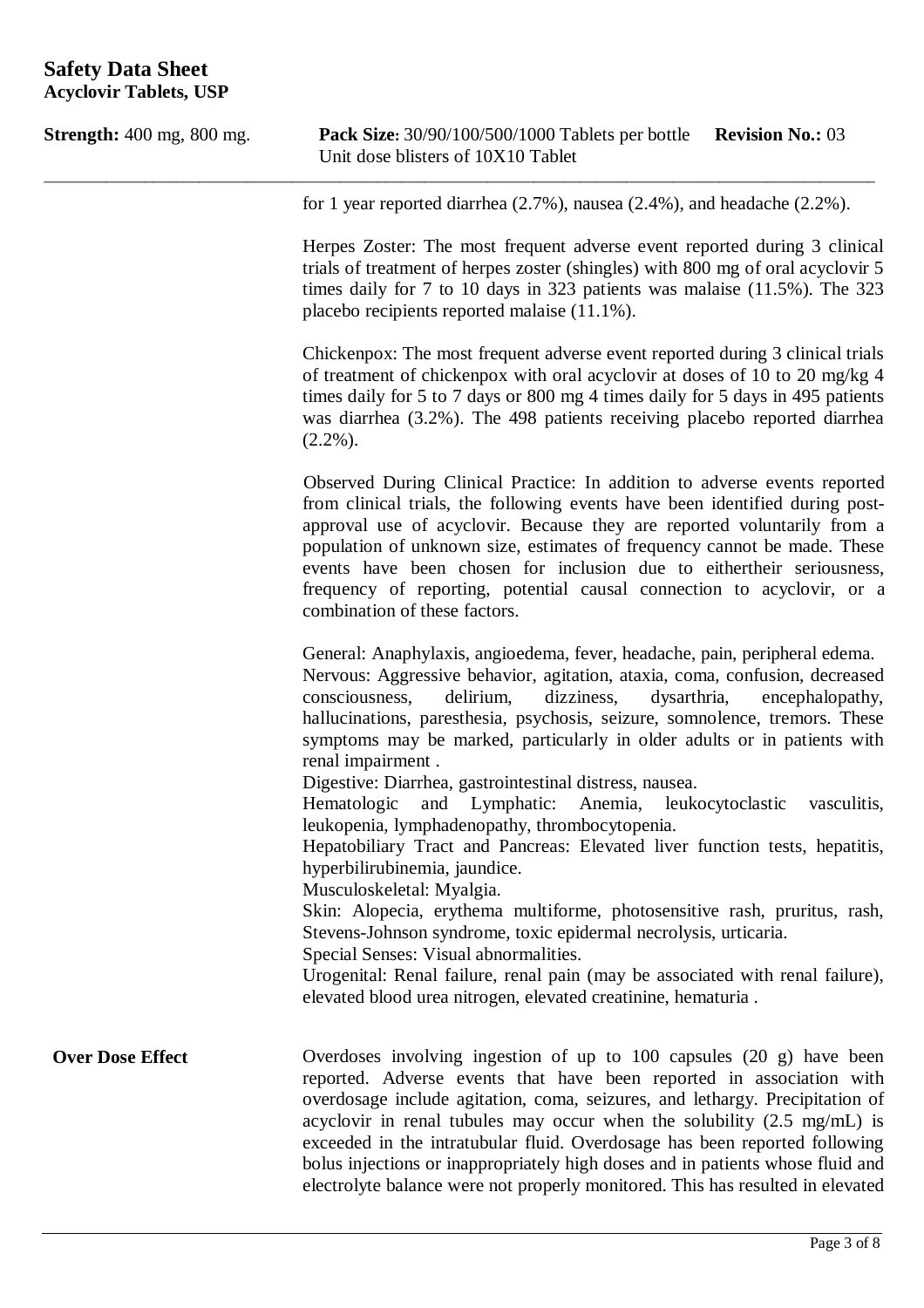| <b>Strength:</b> 400 mg, 800 mg. | <b>Pack Size:</b> 30/90/100/500/1000 Tablets per bottle<br><b>Revision No.: 03</b><br>Unit dose blisters of 10X10 Tablet                                                                                                                                                                |  |
|----------------------------------|-----------------------------------------------------------------------------------------------------------------------------------------------------------------------------------------------------------------------------------------------------------------------------------------|--|
|                                  | BUN and serum creatinine and subsequent renal failure. In the event of acute<br>renal failure and anuria, the patient may benefit from hemodialysis until renal<br>function is restored.                                                                                                |  |
| <b>Medical Conditions</b>        | Patients are instructed to consult with their physician if they experience<br>severe or troublesome adverse reactions, they become pregnant or intend to<br>become pregnant, they intend to breastfeed while taking orally administered<br>acyclovir, or they have any other questions. |  |
|                                  | Patients should be advised to maintain adequate hydration.                                                                                                                                                                                                                              |  |
| <b>Contraindications</b>         | Acyclovir tablets are contraindicated for patients who develop<br>hypersensitivity to acyclovir or valacyclovir.                                                                                                                                                                        |  |
| <b>Pregnancy Comments</b>        | There are no adequate and well-controlled studies in pregnant<br>women. Acyclovir should be used during pregnancy only if the potential<br>benefit justifies the potential risk to the fetus.                                                                                           |  |
| <b>Pregnancy Category</b>        | B                                                                                                                                                                                                                                                                                       |  |

#### **Section 3. Composition / information on ingredients**

| <b>Component</b>             | <b>Exposure Limit</b> | CAS No.         |
|------------------------------|-----------------------|-----------------|
| <b>Principle Component:</b>  |                       |                 |
| Acyclovir 400, 800mg         | Not Found             | 59277-89-3      |
| <b>Inactive Ingredients:</b> |                       |                 |
| Colloidal silicon dioxide    | Not Found             | 7631-86-9       |
| Magnesium stearate           | Not Found             | 577-04-0        |
| Microcrystalline cellulose   | Not Found             | $9004 - 34 - 6$ |
| Pregelatinized starch        | Not Found             | $9005 - 25 - 8$ |
| Sodium starch glycolate      | Not Found             | $9063 - 38 - 1$ |

#### **Section 4. First aid measures**

General Inhalation:

Remove to fresh air. If not breathing give artificial respiration. If breathing is difficult, give oxygen. Seek medical attention.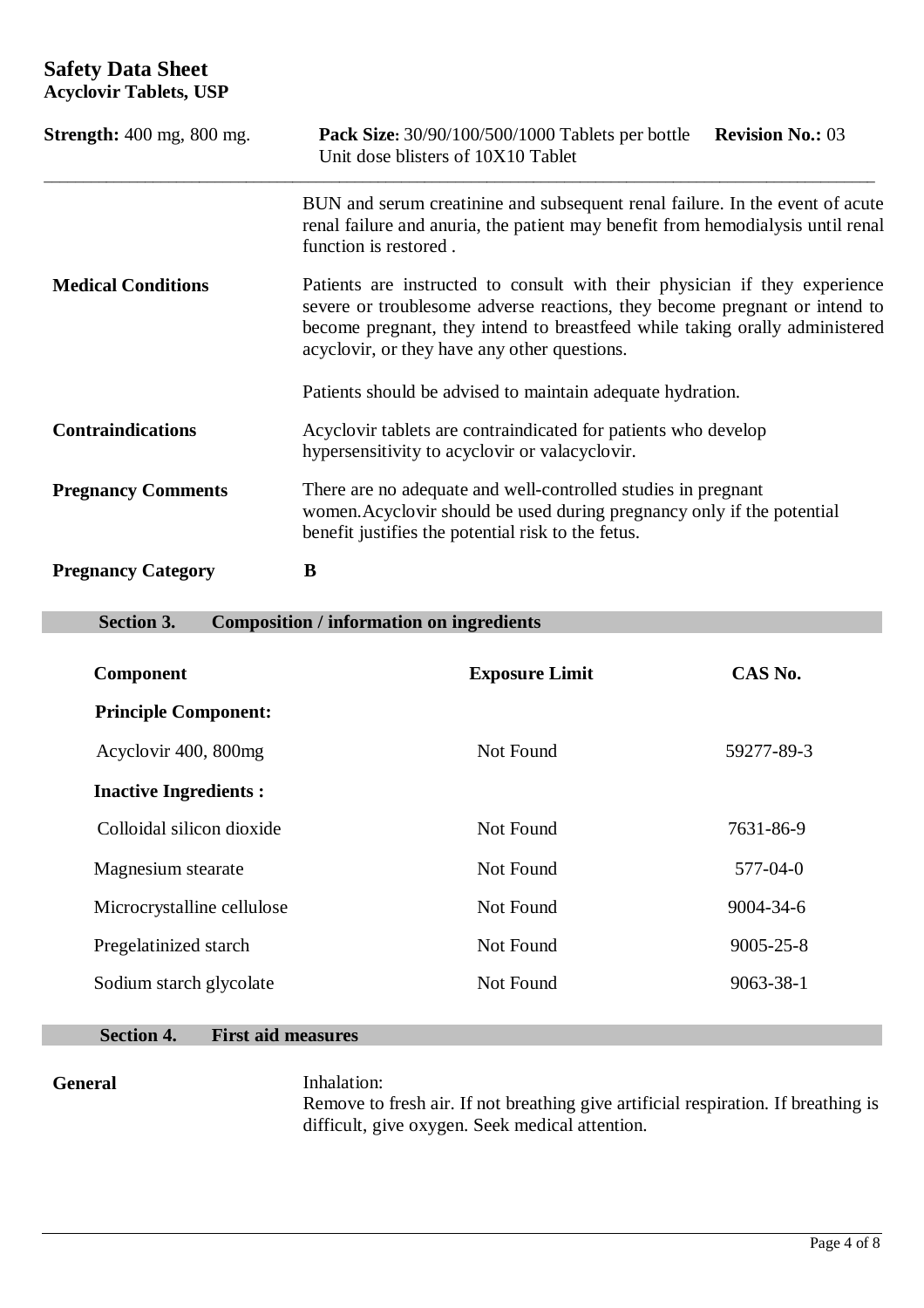| <b>Strength:</b> 400 mg, 800 mg.            | Unit dose blisters of 10X10 Tablet                                                                                                                                                                                                                                                      | <b>Pack Size:</b> 30/90/100/500/1000 Tablets per bottle                                                                                                                                                                                                                              | <b>Revision No.: 03</b> |
|---------------------------------------------|-----------------------------------------------------------------------------------------------------------------------------------------------------------------------------------------------------------------------------------------------------------------------------------------|--------------------------------------------------------------------------------------------------------------------------------------------------------------------------------------------------------------------------------------------------------------------------------------|-------------------------|
|                                             | Contact with skin:<br>Ingestion:<br>medical advice                                                                                                                                                                                                                                      | Immediately wash skin with soap and copious amounts of water for at least<br>15 minutes. If irritation persists, seek medical attention.<br>If swallowed, wash out mouth with water, provided person is concious. Seek<br>Remove and wash/dispose of contaminated clothing promptly. |                         |
| <b>Overdose Treatment</b>                   | <b>NA</b>                                                                                                                                                                                                                                                                               |                                                                                                                                                                                                                                                                                      |                         |
| Section 5.                                  | <b>Fire -fighting measures</b>                                                                                                                                                                                                                                                          |                                                                                                                                                                                                                                                                                      |                         |
| <b>Flash point</b>                          | Not Found                                                                                                                                                                                                                                                                               | <b>Upper Flammable Limit:</b>                                                                                                                                                                                                                                                        | Not Found               |
| <b>Auto-Ignition</b><br><b>Temperature:</b> | Not Found                                                                                                                                                                                                                                                                               | <b>Lower Flammable Limit:</b>                                                                                                                                                                                                                                                        | Not Found               |
| <b>Extinguishing Media</b>                  | Water Spray, dry<br>chemical, carbon dioxide<br>or foam as appropriate<br>for surrounding fire and<br>material.                                                                                                                                                                         | <b>Fire and Explosion Hazard</b>                                                                                                                                                                                                                                                     | Not Found               |
| <b>Fire Fighting</b><br>Procedure           | self-contained breathing equipment and protective clothing.                                                                                                                                                                                                                             | As with all fires, evacuate personnel to a safe area. Fire fighter should use                                                                                                                                                                                                        |                         |
| Section 6.                                  | <b>Accidental Release Measures</b>                                                                                                                                                                                                                                                      |                                                                                                                                                                                                                                                                                      |                         |
| <b>Spill Response</b>                       | Wear approved respiratory protection, chemically compatible gloves and<br>protective clothing. Wipe up spillage or collect spillage using high efficiency<br>vacuum cleaner. Avoid breathing dust. Place spillage in appropriately labelled<br>container for disposal. Wash spill site. |                                                                                                                                                                                                                                                                                      |                         |
| Section 7.                                  | <b>Handling and Storage</b>                                                                                                                                                                                                                                                             |                                                                                                                                                                                                                                                                                      |                         |
| <b>Storage</b>                              | Dispense in a tight, light-resistant container.                                                                                                                                                                                                                                         | Store at $20^{\circ}$ to $25^{\circ}$ C (68° to $77^{\circ}$ F). Protect from light and moisture.                                                                                                                                                                                    |                         |
| Incompatibilities:                          | Reacting with oxidizing substance.                                                                                                                                                                                                                                                      |                                                                                                                                                                                                                                                                                      |                         |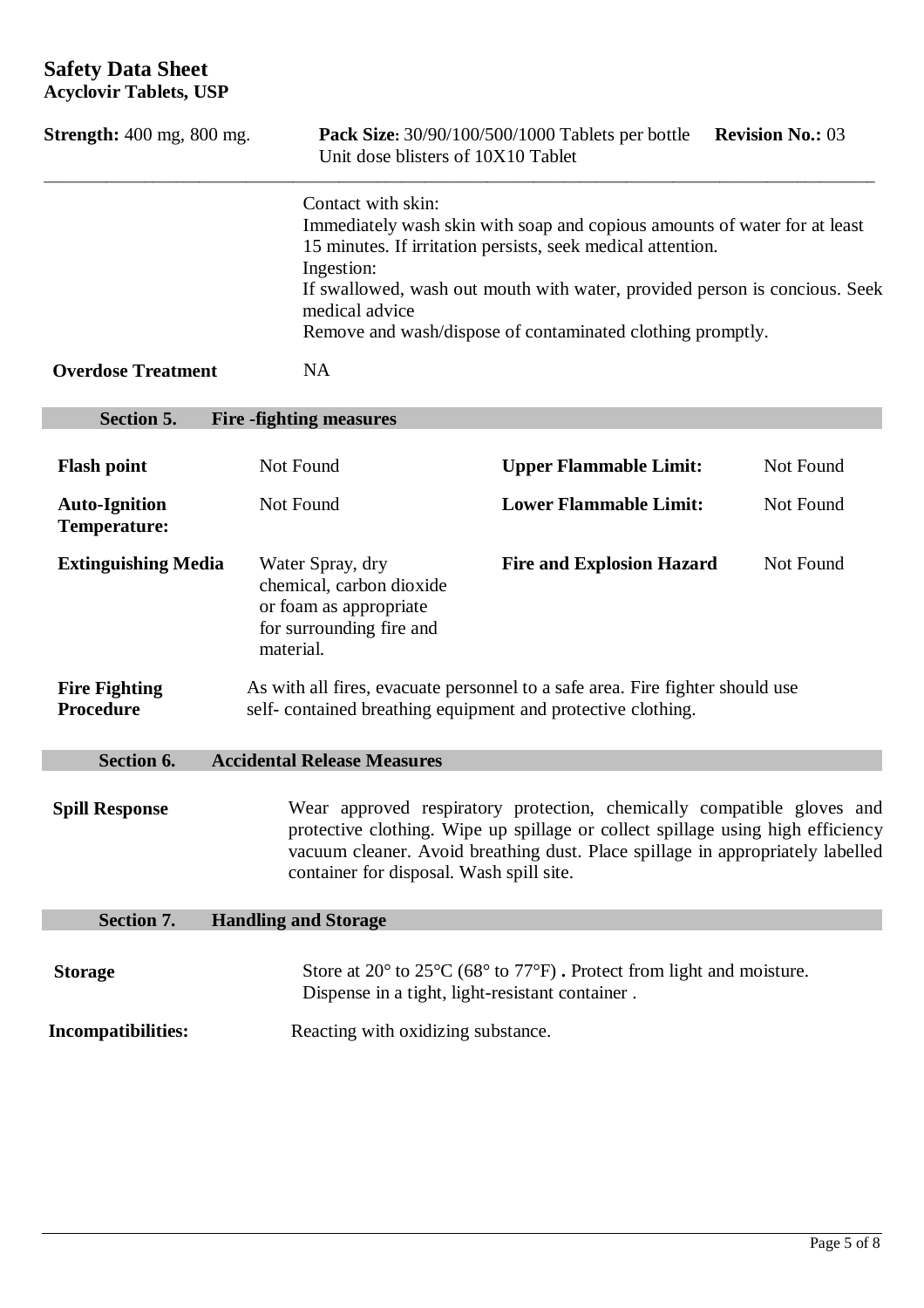**Strength:** 400 mg, 800 mg. **Pack Size:** 30/90/100/500/1000 Tablets per bottle **Revision No.:** 03 Unit dose blisters of 10X10 Tablet

# **Section 8. Exposure controls and personal protection**

| <b>Respiratory</b><br><b>Protection</b> | Protection from inhalation is not normally necessary. If ventilation is<br>inadequate or dust is likely to generate, use of suitable dust mask would be<br>appropriate.                                                                                                                                                                                 |                                                                                                                                                  |                |
|-----------------------------------------|---------------------------------------------------------------------------------------------------------------------------------------------------------------------------------------------------------------------------------------------------------------------------------------------------------------------------------------------------------|--------------------------------------------------------------------------------------------------------------------------------------------------|----------------|
| <b>Skin Protection</b>                  | Skin protection is not normally necessary, however it is good practice to<br>avoid contact with chemical to use suitable gloves when handling.                                                                                                                                                                                                          |                                                                                                                                                  |                |
| Eye protection                          | handling contact lenses.                                                                                                                                                                                                                                                                                                                                | Eye protection is not normally necessary. If concerned wear protective<br>goggles or glasses. Wash hands prior to touching eye and in particular |                |
| <b>Protective Clothing</b>              | use apron.                                                                                                                                                                                                                                                                                                                                              | Protective clothing is not normally necessary, however it is good practice to                                                                    |                |
| Section 9.                              | <b>Physical and chemical properties</b>                                                                                                                                                                                                                                                                                                                 |                                                                                                                                                  |                |
| <b>Appearance</b>                       | Acyclovir Tablets USP, 400 mg are white to off-white colored, round shaped,<br>biconvex, uncoated tablets, debossed with "791" on one side and plain on the other<br>side.<br>Acyclovir Tablets USP, 800 mg are white to off-white colored, oval shaped,<br>biconvex, uncoated tablets, debossed with "792" on one side and plain on the other<br>side. |                                                                                                                                                  |                |
| <b>Solubility</b>                       | Soluble in diluted Hcl,<br>slightly soluble in water,<br>insoluble in alcohol.                                                                                                                                                                                                                                                                          | Odour                                                                                                                                            | Not available. |
| <b>Boiling point</b>                    | Not available.                                                                                                                                                                                                                                                                                                                                          | <b>Melting Point</b>                                                                                                                             | Not available. |
| <b>Evaporation rate</b>                 | Not available.                                                                                                                                                                                                                                                                                                                                          | <b>Vapour density</b>                                                                                                                            | Not available. |
| <b>Reactivity in water</b>              | Not available.                                                                                                                                                                                                                                                                                                                                          | Vapour pressure                                                                                                                                  | Not available. |
| <b>Percentage Volatile</b><br>by volume | Not available.                                                                                                                                                                                                                                                                                                                                          | <b>Specific gravity</b>                                                                                                                          | Not available. |
| Vapour pressure                         | Not available.                                                                                                                                                                                                                                                                                                                                          |                                                                                                                                                  |                |
| <b>Other information</b>                | Acyclovir is a white or almost white, crystalline powder with the molecular formula<br>$C_8H_{11}N_5O_3$ and a molecular weight of 225.20. It is soluble in diluted hydrochloric<br>acid; slightly soluble in water and insoluble in alcohol. The pka's of acyclovir are<br>2.27 and 9.25.                                                              |                                                                                                                                                  |                |

\_\_\_\_\_\_\_\_\_\_\_\_\_\_\_\_\_\_\_\_\_\_\_\_\_\_\_\_\_\_\_\_\_\_\_\_\_\_\_\_\_\_\_\_\_\_\_\_\_\_\_\_\_\_\_\_\_\_\_\_\_\_\_\_\_\_\_\_\_\_\_\_\_\_\_\_\_\_\_\_\_\_\_\_\_\_\_\_\_\_\_\_\_\_\_\_\_\_\_\_\_\_\_\_\_\_\_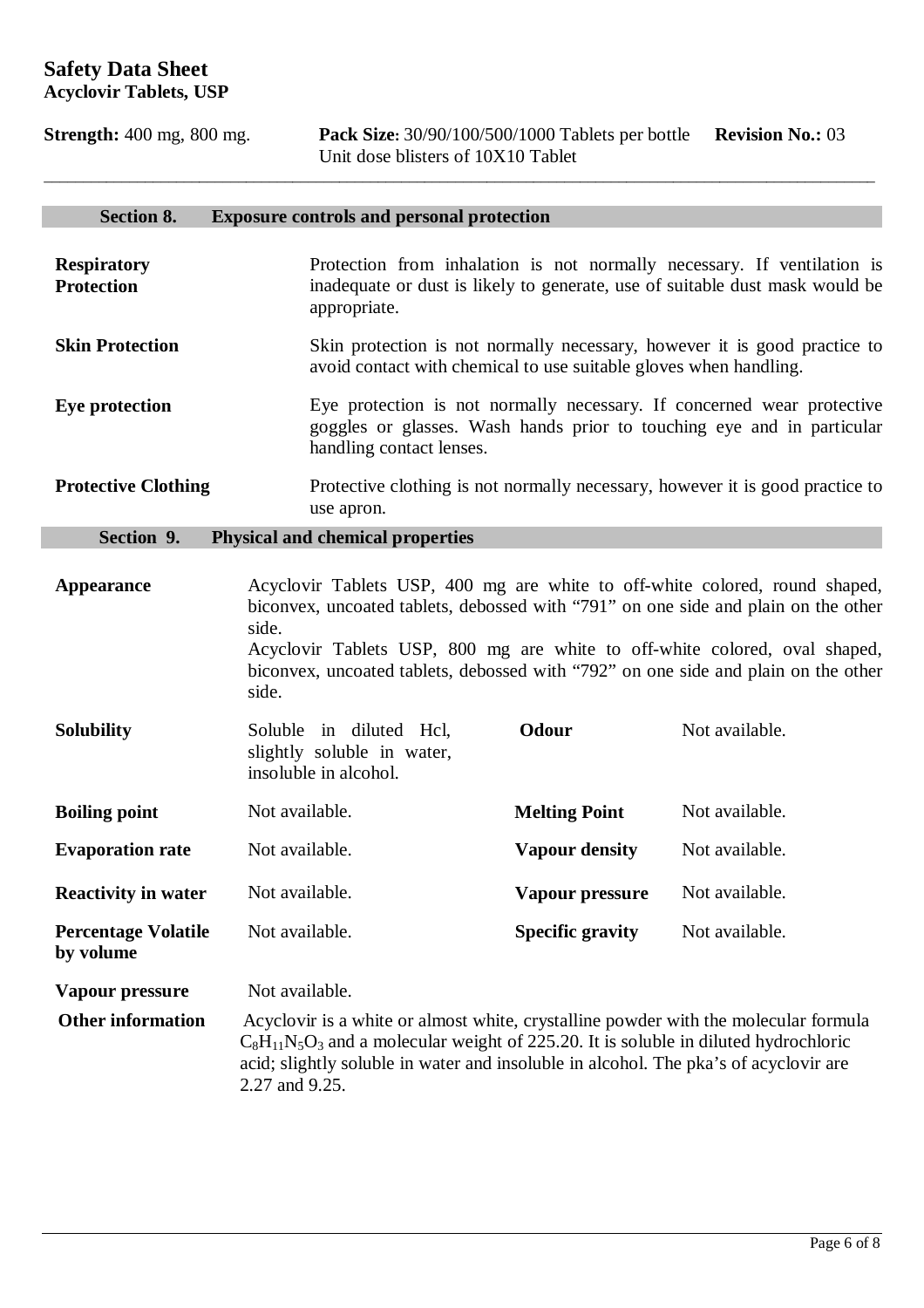**Strength:** 400 mg, 800 mg. **Pack Size:** 30/90/100/500/1000 Tablets per bottle **Revision No.:** 03 Unit dose blisters of 10X10 Tablet

|                                         | <b>Section 10. Stability and Reactivity</b>                                                                                                                                                                                                                                                                                                                                                                                                                                                                                                                                                                                                       |                                                                                                                                                                                                                                                                                                                                                                                                                                                      |                    |
|-----------------------------------------|---------------------------------------------------------------------------------------------------------------------------------------------------------------------------------------------------------------------------------------------------------------------------------------------------------------------------------------------------------------------------------------------------------------------------------------------------------------------------------------------------------------------------------------------------------------------------------------------------------------------------------------------------|------------------------------------------------------------------------------------------------------------------------------------------------------------------------------------------------------------------------------------------------------------------------------------------------------------------------------------------------------------------------------------------------------------------------------------------------------|--------------------|
| <b>Condition to avoid</b>               | Avoid exposure to<br>extreme heat, light and<br>moisture.                                                                                                                                                                                                                                                                                                                                                                                                                                                                                                                                                                                         | <b>Stable</b>                                                                                                                                                                                                                                                                                                                                                                                                                                        | Product is stable. |
| <b>Decomposition</b><br><b>Products</b> | Reacting with oxidizing<br>substance.                                                                                                                                                                                                                                                                                                                                                                                                                                                                                                                                                                                                             | <b>Hazardous</b><br><b>Reaction</b>                                                                                                                                                                                                                                                                                                                                                                                                                  | No data available. |
| <b>Incompatibilities:</b>               | Reacting with oxidizing substance.                                                                                                                                                                                                                                                                                                                                                                                                                                                                                                                                                                                                                |                                                                                                                                                                                                                                                                                                                                                                                                                                                      |                    |
| Section 11.                             | <b>Toxicological information</b>                                                                                                                                                                                                                                                                                                                                                                                                                                                                                                                                                                                                                  |                                                                                                                                                                                                                                                                                                                                                                                                                                                      |                    |
| <b>General</b>                          | Handling of formulated product is not expected to cause any toxicological<br>affects. The data pertains to the ingredient in formulations, rather than this<br>specie formulation.                                                                                                                                                                                                                                                                                                                                                                                                                                                                |                                                                                                                                                                                                                                                                                                                                                                                                                                                      |                    |
| <b>Target organ</b>                     | tablet.                                                                                                                                                                                                                                                                                                                                                                                                                                                                                                                                                                                                                                           | Eye contact, Skin contact and inhalation is not great risk as this product is                                                                                                                                                                                                                                                                                                                                                                        |                    |
| <b>Other</b>                            |                                                                                                                                                                                                                                                                                                                                                                                                                                                                                                                                                                                                                                                   | Acyclovir was tested in lifetime bioassays in rats and mice at single daily<br>doses of up to 450 mg/kg administered by gavage. There was no statistically<br>significant difference in the incidence of tumors between treated and control<br>animals, nor did acyclovir shorten the latency of tumors. Maximum plasma<br>concentrations were 3 to 6 times human levels in the mouse bioassay and 1 to<br>2 times human levels in the rat bioassay. |                    |
|                                         | Acyclovir was tested in 16 in vitro and in vivo genetic toxicity assays.<br>Acyclovir was positive in 5 of the assays.                                                                                                                                                                                                                                                                                                                                                                                                                                                                                                                            |                                                                                                                                                                                                                                                                                                                                                                                                                                                      |                    |
|                                         | Acyclovir did not impair fertility or reproduction in mice (450 mg/kg/day,<br>p.o.) or in rats (25 mg/kg/day, s.c.). In the mouse study, plasma levels were 9<br>to 18 times human levels, while in the rat study, they were 8 to 15 times<br>human levels. At higher doses (50 mg/kg/day, s.c.) in rats and rabbits (11 to<br>22 and 16 to 31 times human levels, respectively) implantation efficacy, but<br>not litter size, was decreased. In a rat peri- and post-natal study at 50<br>mg/kg/day, s.c., there was a statistically significant decrease in group mean<br>numbers of corpora lutea, total implantation sites and live fetuses. |                                                                                                                                                                                                                                                                                                                                                                                                                                                      |                    |
|                                         | No testicular abnormalities were seen in dogs given 50 mg/kg/day, IV for 1<br>month (21 to 41 times human levels) or in dogs given 60 mg/kg/day orally<br>for 1 year (6 to 12 times human levels). Testicular atrophy and<br>aspermatogenesis were observed in rats and dogs at higher dose levels.                                                                                                                                                                                                                                                                                                                                               |                                                                                                                                                                                                                                                                                                                                                                                                                                                      |                    |

\_\_\_\_\_\_\_\_\_\_\_\_\_\_\_\_\_\_\_\_\_\_\_\_\_\_\_\_\_\_\_\_\_\_\_\_\_\_\_\_\_\_\_\_\_\_\_\_\_\_\_\_\_\_\_\_\_\_\_\_\_\_\_\_\_\_\_\_\_\_\_\_\_\_\_\_\_\_\_\_\_\_\_\_\_\_\_\_\_\_\_\_\_\_\_\_\_\_\_\_\_\_\_\_\_\_\_